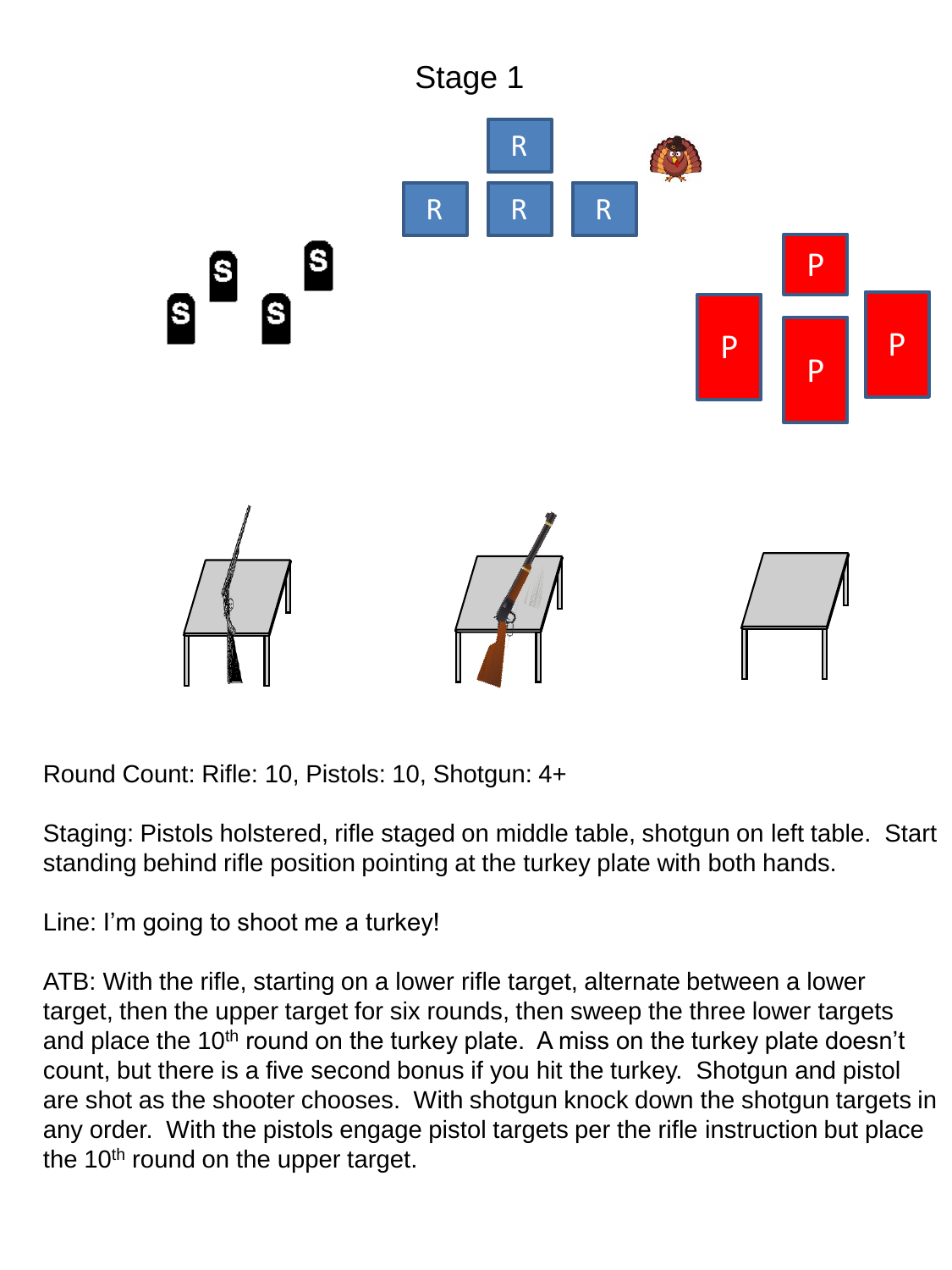

Staging: Pistols holstered, rifle staged on middle table, shotgun on left table. Start standing behind position of choice, both hands on table, not touching a gun.

Line: Bad day to be a turkey!

ATB: If starting at the left position, with the shotgun knock down the four shotgun targets in any order. Move to middle position. With the rifle, starting on either end of the lower rifle targets, with five rounds engage the rifle targets as follows: single tap lower end, upper, other lower, then double tap middle, repeat with the second five rounds. Move to right position. With the pistols engage pistol targets per the rifle instruction.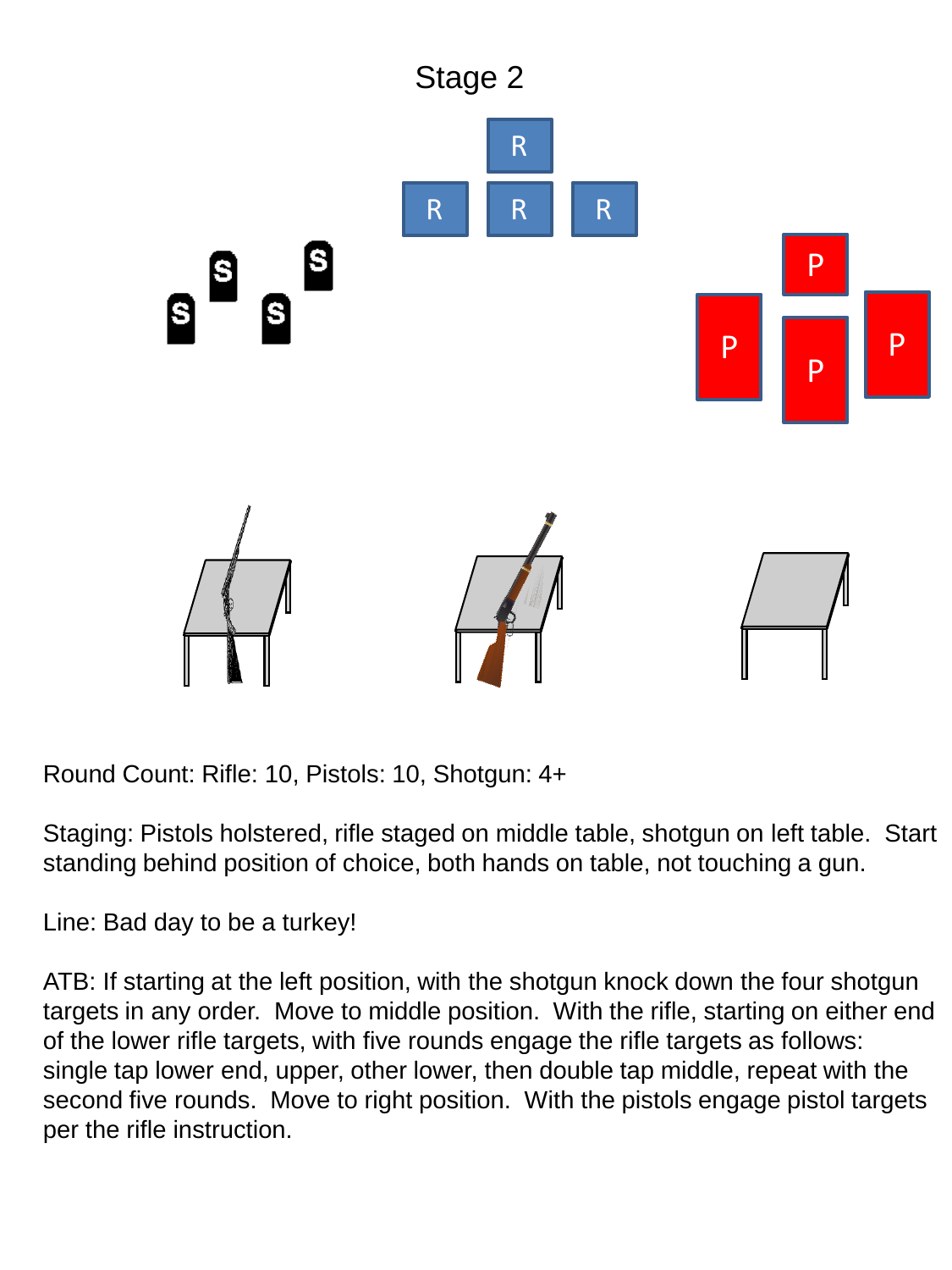

Staging: Pistols holstered, shotgun on right table. Start with one foot on start plate with rifle in hands.

Line: Give me thanks for sharing lead!

ATB: With the rifle double tap the middle target, then sweep all three targets, repeat instruction with the next five rounds. Move to either shotgun or pistol table. With pistols engage the pistol targets per the rifle instructions. With the shotgun knock down the six shotgun targets in any order.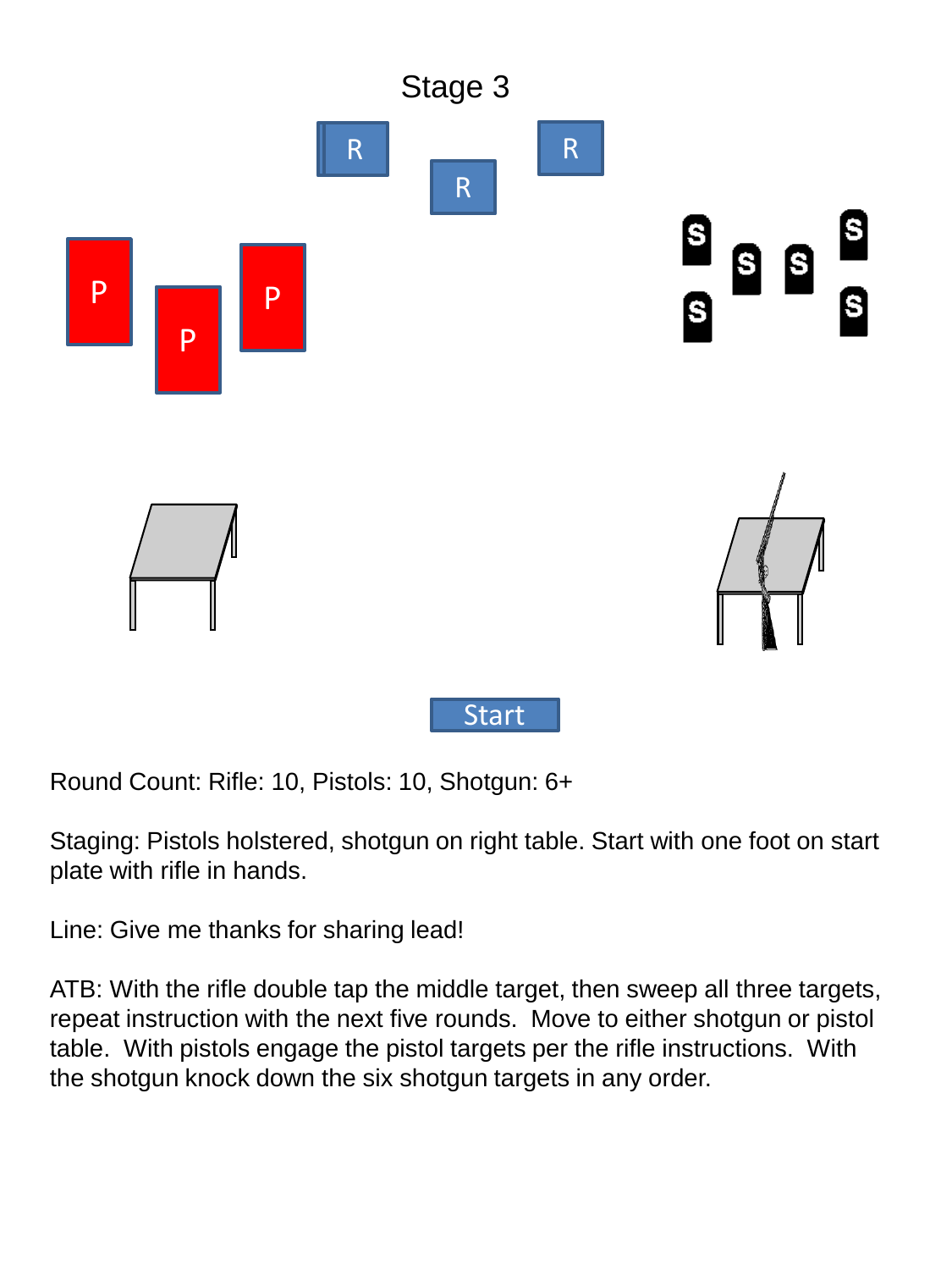

Staging: Pistols holstered, shotgun on right table. Start with one foot on start plate with rifle at cowboy port arms.

Line: Give thanks for front sights!

ATB: With the rifle double tap Nevada sweep the rifle targets. Move to either shotgun or pistol table. With pistols engage the pistol targets per the rifle instructions. With the shotgun knock down the two middle shotgun targets first, then the other four.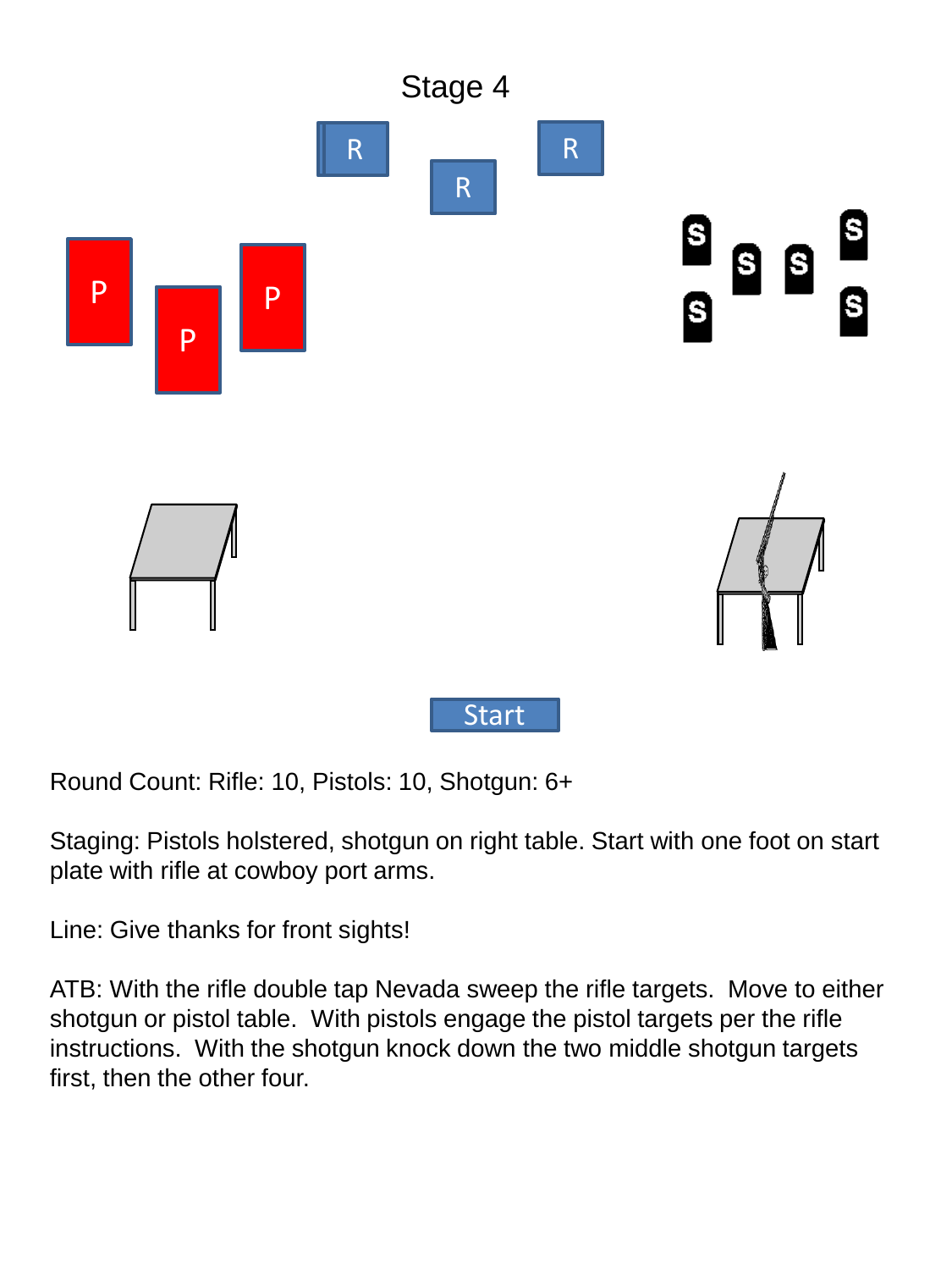

Staging: All guns are stage staged on the table. Start standing behind table with hands cupping your mouth. Gun order is pistols, rifle, shotgun.

Line: Gobble, gobble, gobble!

ATB: With pistol place first place one round on the turkey, then four rounds on one of the pistol targets. Repeat with second pistol, placing the four rounds on the unengaged pistol target. Next with the rifle, place 3 rounds on each square target and 2 rounds on each round target. Lastly with the shotgun, knock down the four shotgun targets in any order.